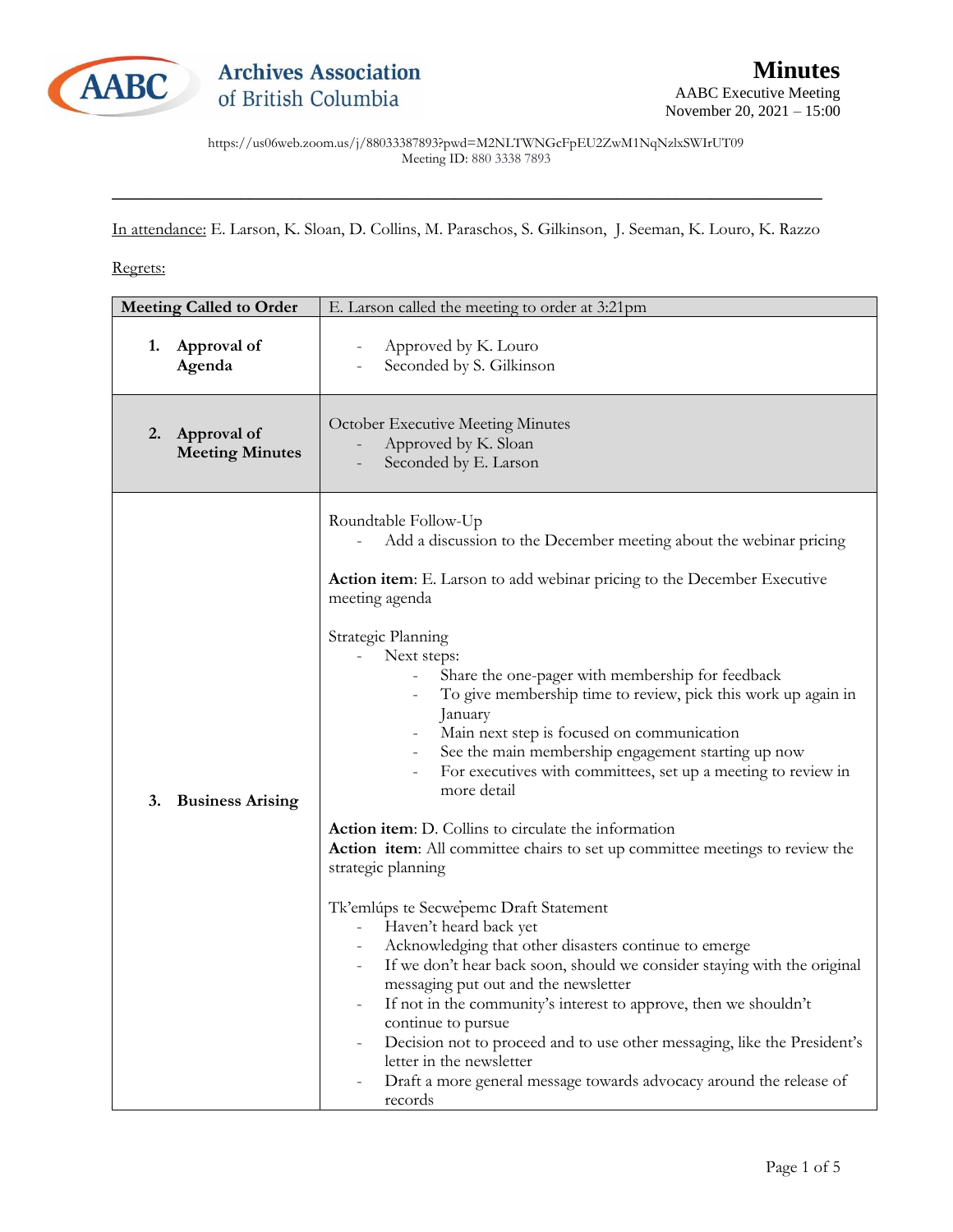

https://us06web.zoom.us/j/88033387893?pwd=M2NLTWNGcFpEU2ZwM1NqNzlxSWIrUT09 Meeting ID: 880 3338 7893

|                                 | Could address this in an upcoming newsletter (not the current issue)                                                                                                                                                                                                                                                                                                                                                                                                                                                                                                                                                                                                                |
|---------------------------------|-------------------------------------------------------------------------------------------------------------------------------------------------------------------------------------------------------------------------------------------------------------------------------------------------------------------------------------------------------------------------------------------------------------------------------------------------------------------------------------------------------------------------------------------------------------------------------------------------------------------------------------------------------------------------------------|
|                                 | Virtual RoundTeas<br>35 people attended the session on Wednesday<br>$\qquad \qquad -$<br>Got more components for the Archivists Toolkit, including a step-by-<br>step presentation from CBC on how to connect with the media<br>K. Louro connecting with L. Glandt about one in January on precarity<br>Other topics could include disaster planning and this may be more<br>timely                                                                                                                                                                                                                                                                                                 |
|                                 | Disaster Response<br>Disaster planning event could include links to affected member<br>organizations<br>Like the idea from E. Wright during the Roundtable for disaster<br>planning funding. May need more sustainable funding to create<br>something reliable and robust, but there are things we can do in the<br>meantime<br>Like the idea of providing both funds and kits, which should better<br>address disaster situations<br>L.Glandt will continue with the disaster planning toolkits                                                                                                                                                                                    |
|                                 | Updating the BC Thesaurus<br>Part of the impetus for this update was the suggestion that this could be<br>updated to AtoM, which requires funding<br>DHCP funding is open now until January so could potentially consider<br>this as a project funding source<br>Could reach out to Artefactual to see if they'll work with us if we want<br>to apply for DHCP funding<br>DHCP funding historically directed by the Programs Committee<br>Noting that establishing a technology committee can support this<br>$\qquad \qquad -$<br>Action item: Share thesaurus resources with L. Glandt<br>Action item: K. Sloan to bring the DHCP grant to the programs committee for<br>feedback |
|                                 | Action item: E. Larson to add the tech committee to the December agenda                                                                                                                                                                                                                                                                                                                                                                                                                                                                                                                                                                                                             |
|                                 | E. Lonie proposal re tech register (available throughout province)<br>Action item: D. Collins to connect with L. Glandt about reaching out to                                                                                                                                                                                                                                                                                                                                                                                                                                                                                                                                       |
| <b>President's Report</b><br>4. | membership for submissions.<br>Reviving the Fonds D'Archives Journal (ASA)<br>Note: on hold until 2022                                                                                                                                                                                                                                                                                                                                                                                                                                                                                                                                                                              |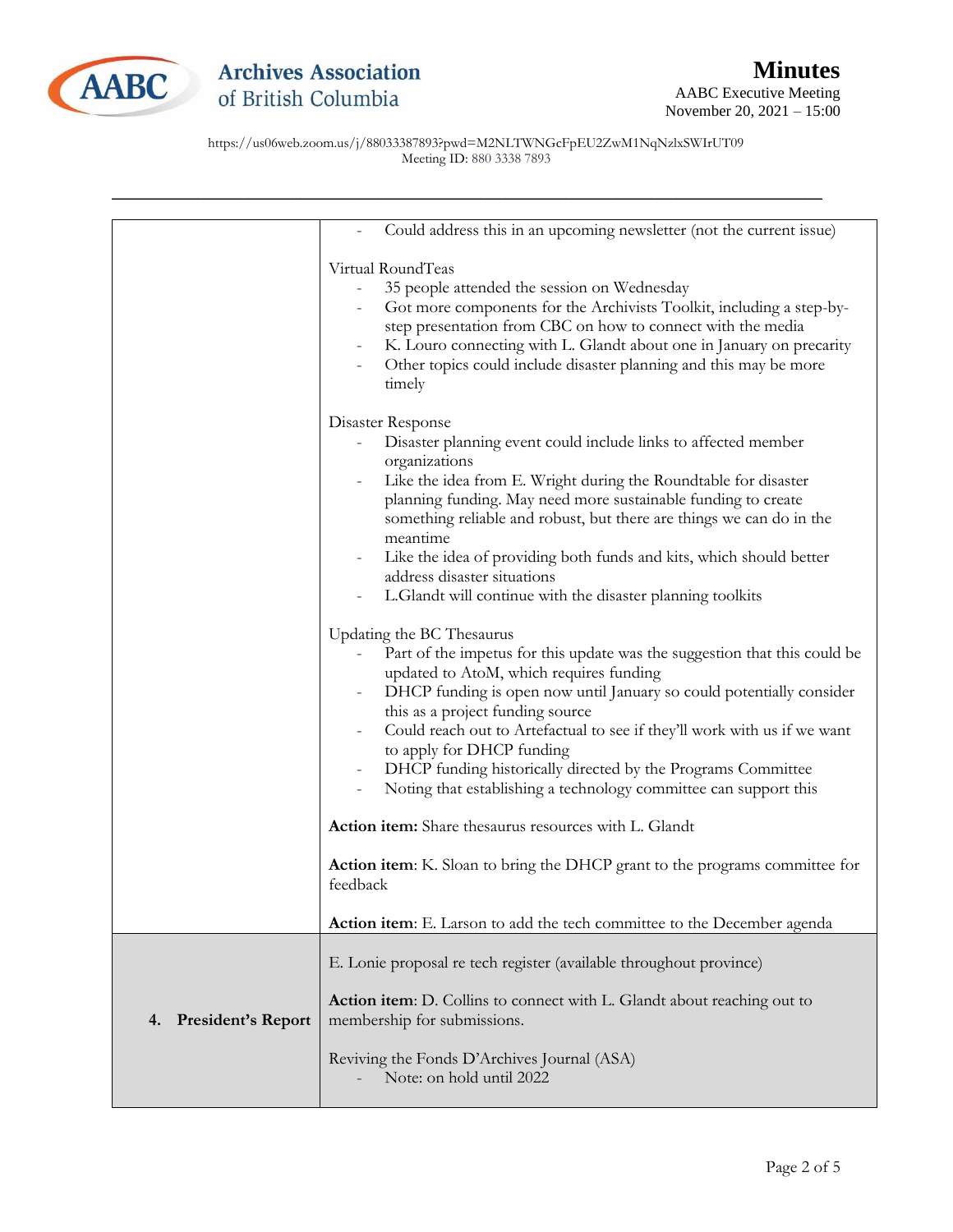

https://us06web.zoom.us/j/88033387893?pwd=M2NLTWNGcFpEU2ZwM1NqNzlxSWIrUT09 Meeting ID: 880 3338 7893

|                         | <b>GLAM</b>                                                                                                             |
|-------------------------|-------------------------------------------------------------------------------------------------------------------------|
|                         | Next meeting will be in Spring 2022                                                                                     |
|                         |                                                                                                                         |
|                         | <b>UBC Mentorship Proposal</b>                                                                                          |
|                         | AABC will promote the opportunity for mentoring/hiring UBC iSchool                                                      |
|                         | students                                                                                                                |
|                         | Know that there would be interest amongst the students once it is                                                       |
|                         | promoted<br>Can go to ACA@UBC to help promote                                                                           |
|                         |                                                                                                                         |
|                         | <b>Action item:</b> D. Collins to follow-up with J. Douglas about the mentorship                                        |
|                         | proposal                                                                                                                |
|                         | Action item: D. Collins to share mentorship program description with K. Rizzo                                           |
|                         | for review                                                                                                              |
|                         | Action item: K. Rizzo to promote the mentorship opportunities through                                                   |
|                         | ACA@UBC when information is available                                                                                   |
|                         |                                                                                                                         |
|                         | Programs Committee/EAS Updates                                                                                          |
|                         | L. Snider catching up on MemoryBC submission backlogs<br>$\overline{\phantom{a}}$                                       |
|                         | L. Snider contacted by R. Arias-Hernandez at the UBC iSchool about a                                                    |
|                         | potential partnership with MemoryBC for a class assignment<br>Students will be working with institutions and can upload |
|                         | content into MemoryBC                                                                                                   |
|                         | Course will be offered next semester                                                                                    |
|                         | Positive feedback from the archives awareness Roundtea                                                                  |
|                         | Would like to continue to keep the Roundteas free or low-cost as a place                                                |
|                         | for archivists to gather and informally discuss                                                                         |
| 5.<br>Vice-President    | Would like to pursue honorariums for speakers at all events as discussed<br>$\qquad \qquad -$<br>at Roundtable          |
| and Programs            | L. Snider had a MemoryBC workshop in October with 30 attendees                                                          |
| <b>Committee Report</b> | L. Glandt has upcoming courses for Saskatchewan Council for Archives                                                    |
|                         | and Archivists and Blue Quills University                                                                               |
|                         | Discussed how to share information about the anti-racism bursary                                                        |
|                         | Share with the UBC iSchool                                                                                              |
|                         | Share with other library schools in BC<br>Reaching out to the Indigenous Advisory Committee when                        |
|                         | courses and the bursary are coming up for promotion                                                                     |
|                         | Discussed the highlights of the strategic planning session at the                                                       |
|                         | November meeting                                                                                                        |
|                         | Had 14 people at the pre-conference workshop from BC, Yukon,                                                            |
|                         | Alberta, and Manitoba                                                                                                   |
|                         | Distance education course on managing maps, plans, and drawings will                                                    |
|                         | be wrapping up soon                                                                                                     |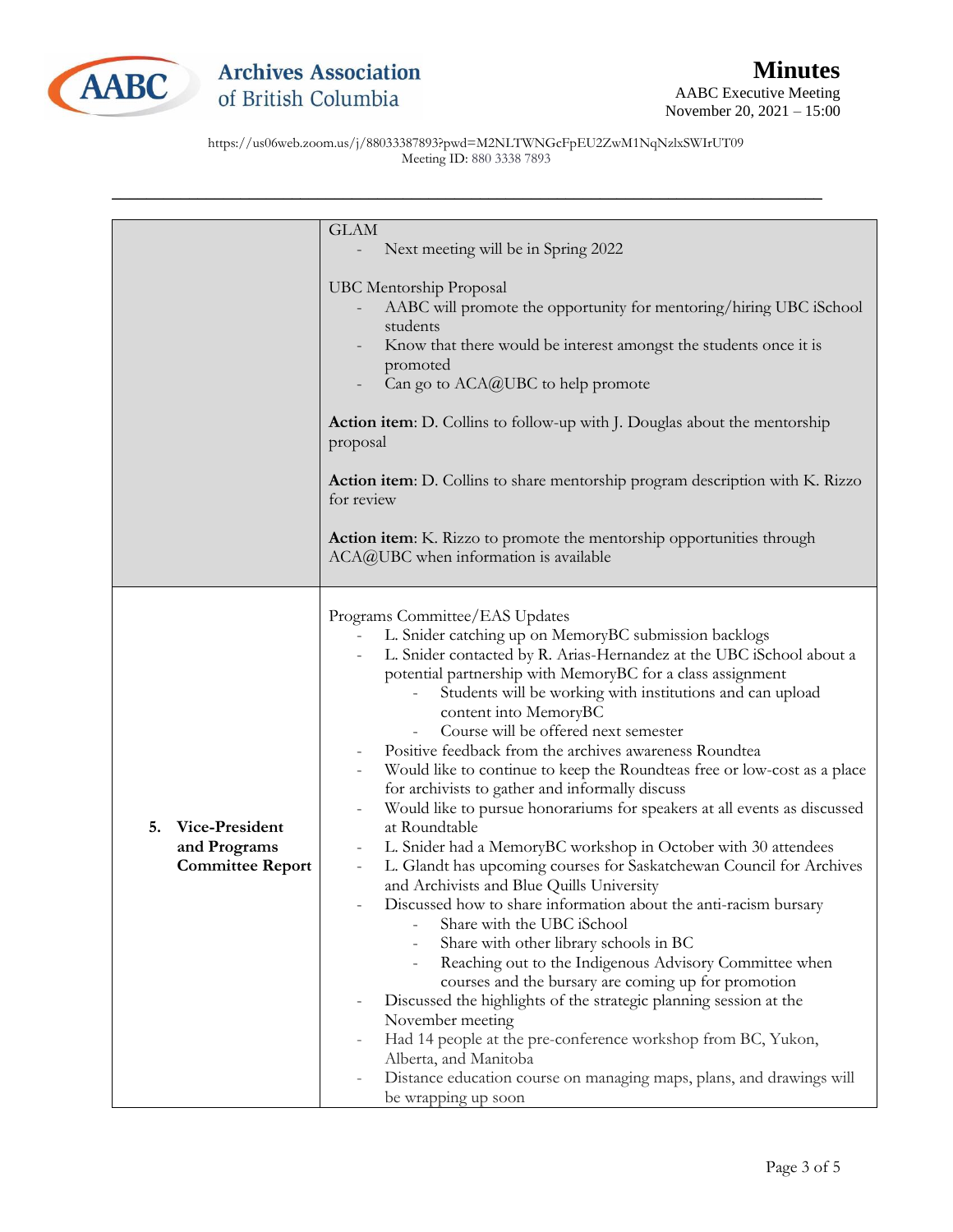

https://us06web.zoom.us/j/88033387893?pwd=M2NLTWNGcFpEU2ZwM1NqNzlxSWIrUT09 Meeting ID: 880 3338 7893

|                                               | Preservation course hours may be scaled back depending on registration<br>as we budget for 30 registrants and do not have that many registered                                                                                                                                                                                                                                                                                                                                                                                                                                                                                                                                                                                                                                                                                                                                                                                                                                        |
|-----------------------------------------------|---------------------------------------------------------------------------------------------------------------------------------------------------------------------------------------------------------------------------------------------------------------------------------------------------------------------------------------------------------------------------------------------------------------------------------------------------------------------------------------------------------------------------------------------------------------------------------------------------------------------------------------------------------------------------------------------------------------------------------------------------------------------------------------------------------------------------------------------------------------------------------------------------------------------------------------------------------------------------------------|
|                                               |                                                                                                                                                                                                                                                                                                                                                                                                                                                                                                                                                                                                                                                                                                                                                                                                                                                                                                                                                                                       |
|                                               | Conference committee<br>Conference went really well and had good attendance throughout<br>L. Glandt uploaded sessions to the AABC private YouTube channel<br>Will make these videos publicly available on the website in early 2022<br>Got 31 responses to the post-conference survey with primarily positive<br>feedback<br>Majority of respondents would like a hybrid conference in the<br>future<br>Got positive feedback on the accessibility of Zoom as a<br>platform<br>Have data on how people heard about the conference, which<br>will inform future promotion<br>Indigenous and rural/Northern focus was a key reason that<br>people attended<br>Room for improvement: reconsider event schedule (e.g. half<br>days, breaks, etc.)<br>L. Glandt will review feedback on future topics to inform future<br>webinars, roundteas, and conferences<br>Provided speaker gifts and honorariums to Elders<br>Made some revenue<br>Positive feedback on offering the live-tweeting |
|                                               | Had a fantastic experience partnering with the Yukon Council of<br>Archives and would like to continue working with them when other<br>opportunities arise                                                                                                                                                                                                                                                                                                                                                                                                                                                                                                                                                                                                                                                                                                                                                                                                                            |
| Treasurer &<br>6.                             |                                                                                                                                                                                                                                                                                                                                                                                                                                                                                                                                                                                                                                                                                                                                                                                                                                                                                                                                                                                       |
| Finance                                       | October 2021 Financial Reports                                                                                                                                                                                                                                                                                                                                                                                                                                                                                                                                                                                                                                                                                                                                                                                                                                                                                                                                                        |
| <b>Committee Report</b>                       | Will address at the next meeting                                                                                                                                                                                                                                                                                                                                                                                                                                                                                                                                                                                                                                                                                                                                                                                                                                                                                                                                                      |
|                                               | Communications Committee (Newsletter/Regional Reps/Postcards)<br>C. Bailey is no longer on the Communications Committee<br>Archives Awareness Week Nov. 15-20, 2021<br>A. Tarnawksy and M. Haligowski developed content and<br>graphics for social media campaign                                                                                                                                                                                                                                                                                                                                                                                                                                                                                                                                                                                                                                                                                                                     |
| Committee and<br>7.<br><b>Program Reports</b> | Newsletter<br>Waiting for edits for one submission and then almost ready to go                                                                                                                                                                                                                                                                                                                                                                                                                                                                                                                                                                                                                                                                                                                                                                                                                                                                                                        |
|                                               | Anti-Racism Working Group                                                                                                                                                                                                                                                                                                                                                                                                                                                                                                                                                                                                                                                                                                                                                                                                                                                                                                                                                             |
|                                               | No updates<br>Will pick up as part of strategic planning follow-up                                                                                                                                                                                                                                                                                                                                                                                                                                                                                                                                                                                                                                                                                                                                                                                                                                                                                                                    |
|                                               |                                                                                                                                                                                                                                                                                                                                                                                                                                                                                                                                                                                                                                                                                                                                                                                                                                                                                                                                                                                       |